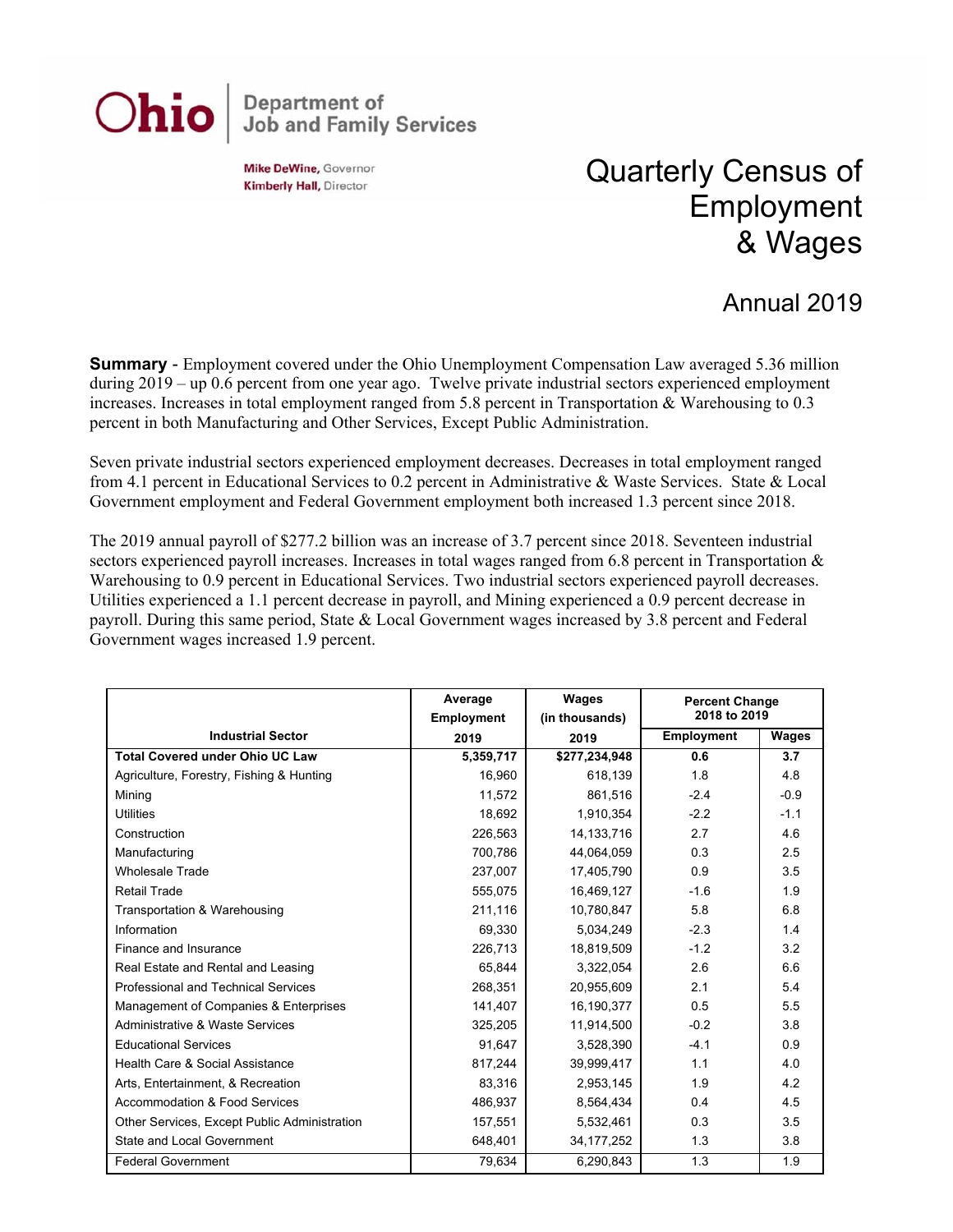The following chart represents the distribution of Ohio's employment by industrial sector. Health care & social assistance employs the largest number of workers with approximately 15 percent of the state's workforce. Manufacturing, State and local government, and Retail trade each employ more than 10 percent of Ohio's workers.



## 2019 Average Annual Employment by Industrial Sector

Eight of Ohio's ten largest counties experienced employment increases since 2018. Increases ranged from 1.8 percent in Butler County to 0.2 percent in Summit County. Stark County declined 0.4 percent from one year ago. Lucas County was essentially unchanged from one year ago.

Each of the ten largest counties experienced payroll increases in 2019. Payroll gains ranged from 5.4 percent in Hamilton County to 2.3 percent in Summit County.

|                                        | Average           | Wages          | <b>Percent Change</b> |       |
|----------------------------------------|-------------------|----------------|-----------------------|-------|
|                                        | <b>Employment</b> | (in thousands) | 2018 to 2019          |       |
| <b>Industrial Sector</b>               | 2019              | 2019           | <b>Employment</b>     | Wages |
| <b>Total Covered under Ohio UC Law</b> | 5,359,717         | \$277,234,948  | 0.6                   | 3.7   |
| <b>Butler</b>                          | 157,420           | 7,933,091      | 1.8                   | 4.4   |
| Cuyahoga                               | 716,179           | 41,844,953     | 0.8                   | 3.8   |
| <b>Franklin</b>                        | 752,302           | 43,373,373     | 1.1                   | 4.1   |
| <b>Hamilton</b>                        | 512,416           | 32,248,010     | 0.5                   | 5.4   |
| Lorain                                 | 97,807            | 4.240.494      | 0.7                   | 2.5   |
| Lucas                                  | 207,812           | 10,388,405     | 0.0                   | 3.5   |
| Mahoning                               | 96,512            | 3,871,501      | 0.6                   | 3.3   |
| Montgomery                             | 251,553           | 12,259,861     | 0.5                   | 3.9   |
| <b>Stark</b>                           | 158,345           | 6,836,857      | $-0.4$                | 2.4   |
| Summit                                 | 265,532           | 13,388,580     | 0.2                   | 2.3   |
| All other counties                     | 2,143,839         | 100.849.823    | 0.5                   | 3.4   |